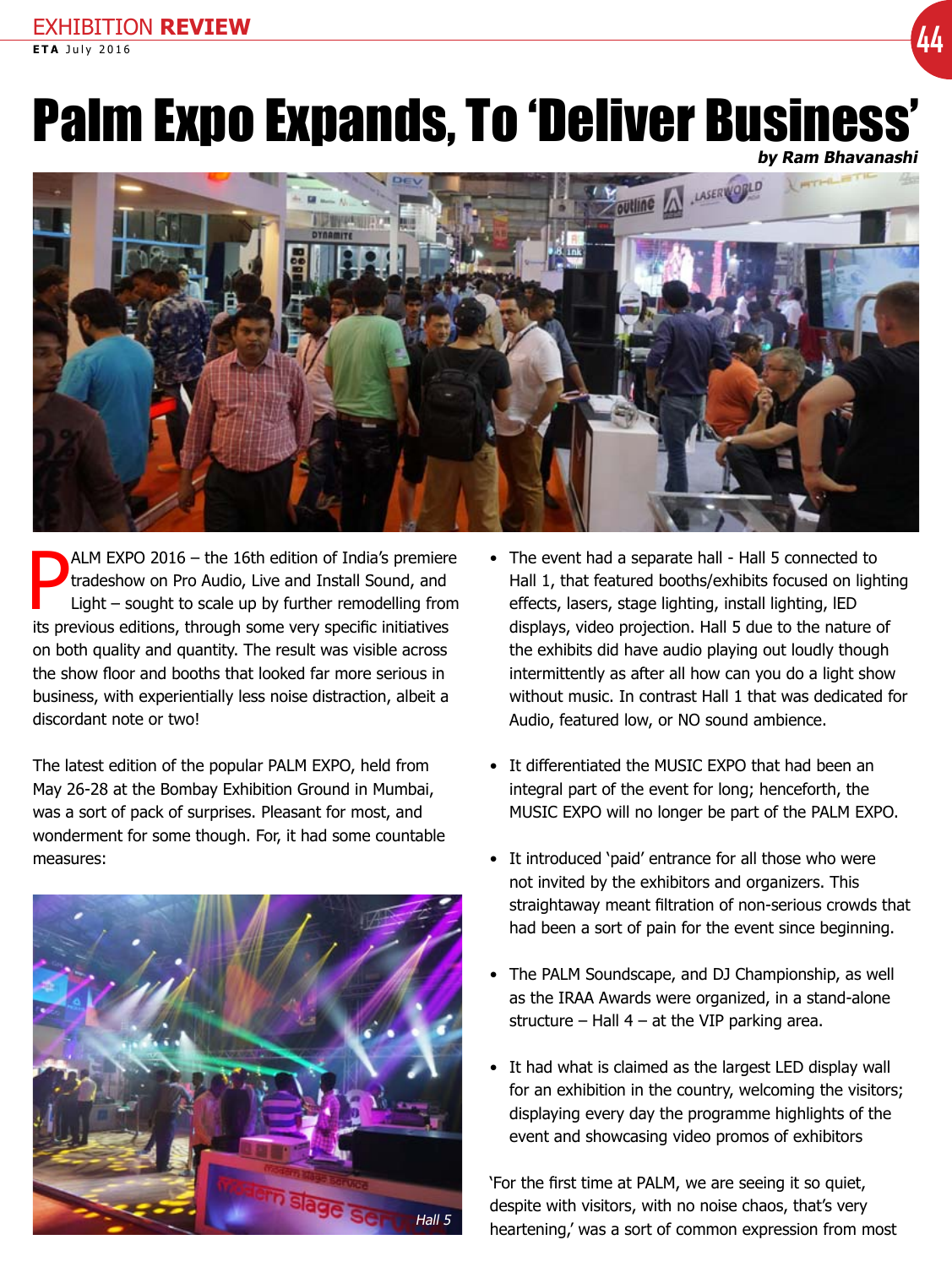exhibitors. "We are now able to talk to our potential buyers with more focus, and even our visitors are happy about that," said an exhibitor who had been regular at the event. "As an exhibitor that's the least we expect, and we got it. That's great."

The twin-factors of strict enforcement of 'NO-Sound' regulation on exhibitors, and 'paid entrance only' had a very reassuring impact on the event, according to most. The glare of criss-crossing lighting and laser beams having moved to a different hall also helped the business to a good extent, since it also took away the milling crowds that normally get in for the sheer fancy of colour hazes.

Davinder Wadhwa, Chairman-Managing Director of the newly-carved out Modern Stage Services Pvt Ltd (Projects) – which as usual, had the largest booth space on the show floor – endorsed: "We didn't want 'jantha' (commoners/ non-serious visitors). We want people with whom we can talk and do business. That's happening. What else!" Perhaps, that's the best endorsement the 2016 edition of PALM could have. "Our strict enforcement of 'NO-Sound Contract' signed with the exhibitors, besides other big initiatives have paid off exceedingly well; exhibitors understood the importance of such a consensus and accepted it all so well. That itself marks a big stride for PALM," explains Exhibition Director Ramesh Chetwani. "The show scored on many other fronts as well."

That the show recorded 23,732 unique visitors compared to 18,607 visitors for the 2015 edition, despite the paid entry, showing an increase of over 20 per cent footfall, the growth indicator is taken to be very positive.

Anil Chopra, the event's Director says about the event's directions "we made a wise move by segregating the audio and light shows- thereby creating exclusivity for the domains and respective audiences. We are now rearing for further growth."

Affirms Ramesh: "Our motto of 'Delivering Business' remains strongly focused. We are happy that the industry has supported us well, and we see growing together to achieve higher laurels as we move together."

### **The New Attractions…**

The PALM 2016 show floor, as usual, had its own attractions of 'newcomers' as well as new launches, besides the biggies and regulars. Some of the most new attractions included:

- A 3D-in-3D projection mapping display by the newly carved Modern Stage Services Private Limited.
- Direct presence of two German audio majors, Adam Hall and beyerdynamic.
- 'Made-in-India' speakers from first timer Micro **Electronics**
- Coming in of DPA microphones to Indian market.
- New musical bands and products taking centre stage at the Arenas.



Modern Stage Service Pvt Ltd created a stunning visual setting of 3D display on their spacious booth, with what they called 'the world's first of its kind 3D-in-3D' demo of projection mapping. Bringing together the competence of three distinct visual solution players – Christie, Dataton and Infitec – the Delhi-headquartered entertainment conglomerate, in association with its visual solutions concern Video Designs, created truly mesmerizing visuals of 3D imaging within a matrix of yet another, larger 3D projection mapping setting.

"We wanted to bring something very unique to market this time; we found there is a great demand for such kind of solution," said Davinder Wadhwa. According to him, no one in the world ever attempted something like what they did at PALM. "It's a very unique solution that creates immense value at the place of its install," Wadhwa explains. "Malls, Amusement and Theme Parks, Fashion pageants, Museums, Experience Centres etc. will look and feel differently with this solution."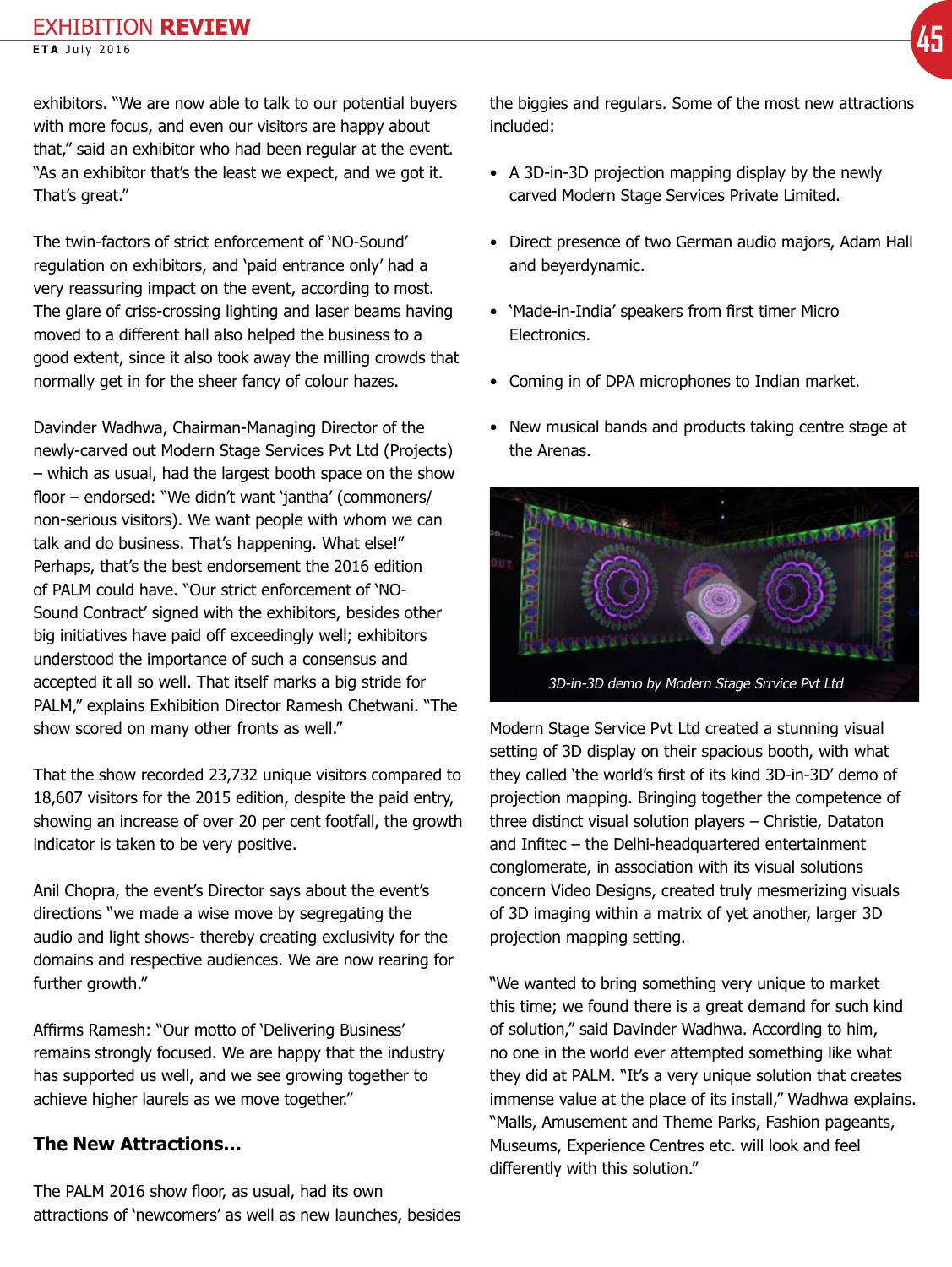## **EXHIBITION REVIEW EXAMPLE TOW REVIEW (46**<br>ETA July 2016 **46**

Using six units of Christie's 14,000 lumen DLP projectors, aligned in with Infitec's 3D solution, and Dataton's latest Media Servers, the MSS Pvt Ltd team weaved magical designs on the show floor.

Adam Hall, the German manufacturing and distribution conglomerate, having been at the event for many years through its local partners, chose to have its direct presence this year. The company marked its coming by highlighting its brand ranges that included Gravity microphone stands; analogue VIBZ mixer; Maui5, and Curv 500 LD systems. The company also displayed a range of stage systems and hardware solutions.



The beyerdynamic local and German team

Another German audio major beyerdynamic, which had also been showing its solutions through its local partners all these years, made an independent presence this time, indicating the audio major's faith in the PALM platform, as well as its growing business in the country. "We have made some impressive business growth over the past years in this region," said Robert Winterhoff, beyerdynamic's Managing Director, Global Sales & Marketing. "It's been our strong commitment to India, and the market has been quite promising,. It's like demonstrating our commitment to the market through our direct presence here."

The company exhibited TG1000 wireless microphone system that brings the huge advantage of big bandwidth of 319 mhz, and charging contacts and the new measurement capsule TG mm1W to calibrate ELA and PA systems. However, brand new on their booth was the drum microphone TG D71C. The boundary microphone complements beyer's legendary drum microphone Series with a high impulse fidelity, quick-responding attack and maximum sound pressure Level. The company also showed microphones in the real application: the legendary M88

touring gear Series. Also new was the DT1770 coming with Tesla 2.0 technology.

Micro Electronics, coming for the first time to the PALM Expo, launched a sizable range of new speakers under 'Made in India' tag. Some of them included the 15FH510, 15FW76, and 15MT76 mid-range woofers, besides a few more high-end woofer models.

PALM Expo 2016 also became a platform for introduction of DPA microphone systems to Indian market through Bengaluru-based audio-distributor Ansata. The company demonstrated a range of DPA solutions on its booth, as a highlight of its show.

A very important aspect of Indian Pro Audio entrepreneurism that came out on the floor of the PALM Expo, but not highlighted though, was the Vardhaman Megatech (VMT) of the Vardhaman Group's major initiativeof acquiring majority ownership stake in the British audio brand OHM. While the audio major exhibited on the floor, its latest ranges under its BRT installation series, and GL-15 Line Array series, beside others, the top ranks of the companies disclosed that VMT will re-orientate the British brand, with more custom developed product ranges and marketing. (Read more about it here (link to E-newsletter).

Other audio manufacturing majors such as Bose, Electro-Voice, Harman, Music Group, Neutrik, Sennheiser, and Yamaha directly showcased their latest ranges, followed by the distribution majors such as Ansata, Dev Electronics, GM Audio, Hi-Tech Audio, Narain, Pro Musicals, Sound Team, and SunInfoNet - all brought to the show floor their latest ranges. Some of the products appeared really incredible, and more they attracted quite a good amount of attention and appreciation from visitors.

Bose Professional demonstrated its F1 Flexible Line Array systems, and L1 Portable PA systems as highlights of its show. F1, said to be the first powered portable loudspeaker that lets the users control its vertical coverage pattern, can be adapted to the PA of the space, irrespective of playing at floor level, on a stage or facing raked seats or bleachers.

The L1 system, said to be Bose's smallest, lightest and easiest-to-set-up system weighing just 29 pounds, combines conventional PA and monitors into one sleek unit. Positioned behind or to the side of a performer, DJ or presenter, it promises to deliver wide, even sound coverage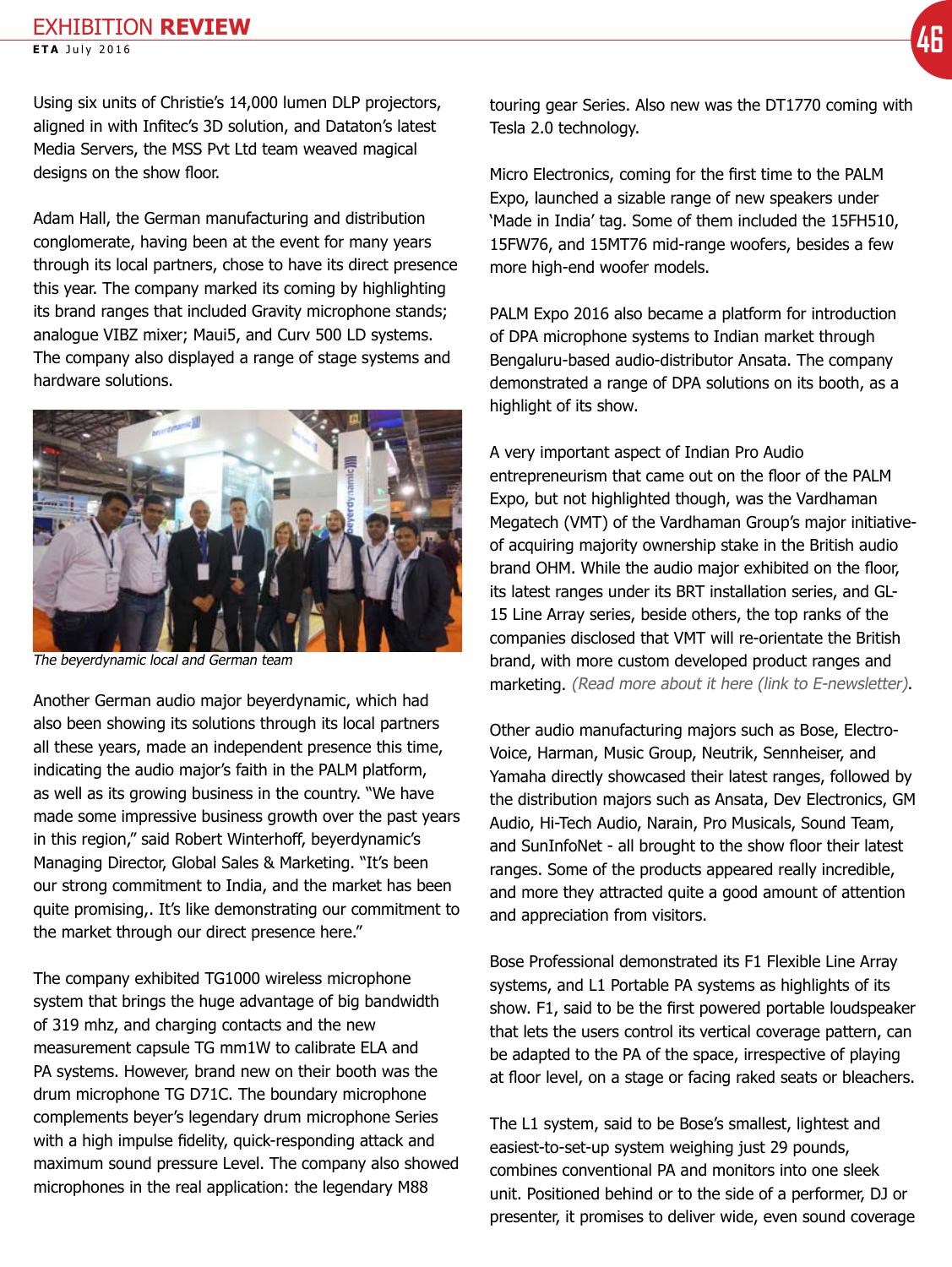throughout the stage area and audience—even off to the extreme sides.



Electro-Voice brought to PALM their recent, and popular ND Series microphones and the X-line Line Array systems. Launched initially at the NAMM 2016 in Anaheim early this year, the ND Series, coming as it did as successors to the N/Dym Series is designed for live performances and studio applications. At the heart of the new dynamic models is a new large-diaphragm capsule design which takes the technology of the original N/Dym capsule to new levels

of sonic performance. The series features dent-resistant Memraflex grilles, humbucking coils to guard against EMF noise and shock-mounted capsules to minimize handling noise.

HARMAN, as usual, brought to show a wide basket of solutions, and sought to hog the limelight with a slew of product and programming offerings. On product front, it had a unit or two from all its group concerns that were highlighted by some incredible products. The most notable, among the many included the Soundcraft Ui16 digital mixing system that comes in a compact, roadrugged stagebox format, with built-in Wi-Fi and ability to be controlled by any connected device via a standard web browser- no Apps, no OS limitations, no constraints on how or where one mixes from. The platform-agnostic device – compatible with iOS, Andoid, Windows, Mac, and Linux – can use up to 10 control devices simultaneously. Besides, it features built-in HARMAN signal processing from dbx, DigiTech and Lexicon, including dbx AFS2, DigiTech Amp. While this unit is characterized by its sheer portability, Soundcraft's largest and latest offering, that actually took the centrestage on HARMAN's booth was the Vi7000 digital mixing console that promises to deliver the best ever Vi sound ever. Displayed for the first time for Indian market,

the Vi7000 packages ultra-low noise mic amp designs and enhanced 96kHz 40-bit floating point digital audio processing, while FX comes courtesy of 8 independent Lexicon multi-FX units, BSS DPR901ii integration and a BSS graphic EQ on every bus output.

Music Group exhibited a whole big range from across its brands, that were highlighted with their 'technology innovation' award winning iQ-15 portable loudspeaker, that comes with 2500 Watt power, Klark Teknik DSP technology, and Ultranet networking. Music Group demonstrated, besides the iQ Series, the iP Series from Turbosound, and those from its constituent brands.

Sennheiser brought to show its latest HD headphones. The audio major also highlighted its popular Evolution Wireless D1 digital transmission system; the KH 805 active studio subwoofer, and the TLM 107 microphone, among others. Yamaha Music India, continuing its last year's initiative of separate, and large show, outside the main hall, exhibited its ranges of mixing consoles, MI and PA systems. The highlights of the show included the MA2120 and PA2120 switchable Class-D mixer amplifiers, the PX series power amplifiers, and the Tio1608-D Dante-equipped I/O rack.

#### **Distribution Majors...**

Hi-Tech Audio systems, brought to show its ranges from its principals- Bose, DiGiCo, Koltz, L-Acoustics, RCF and Sennheiser.

Sun Infonet, another Delhi-based major, highlighted its show with solutions from its principals - Allen & Heath, Nexo, Quest and Shure. The products demoed included the GLD Chrome Edition digital mixing systems, and the ZED series analog mixers from Allen & Heath; the new plug-nplay Motive microphone series, and the industry's first ever dual-diaphragm hand-held microphone KSM8 Dualdyne from Shure; and the QM-Series and MX Series monitors from Quest Engineering.

Hall 5, on the other hand, had industry majors such as Osram, and Canara Lighting, besides a slew of distribution entities that have been regular with the PALM event.

#### **[www.palmexpo.in](http://www.palmexpo.in)**